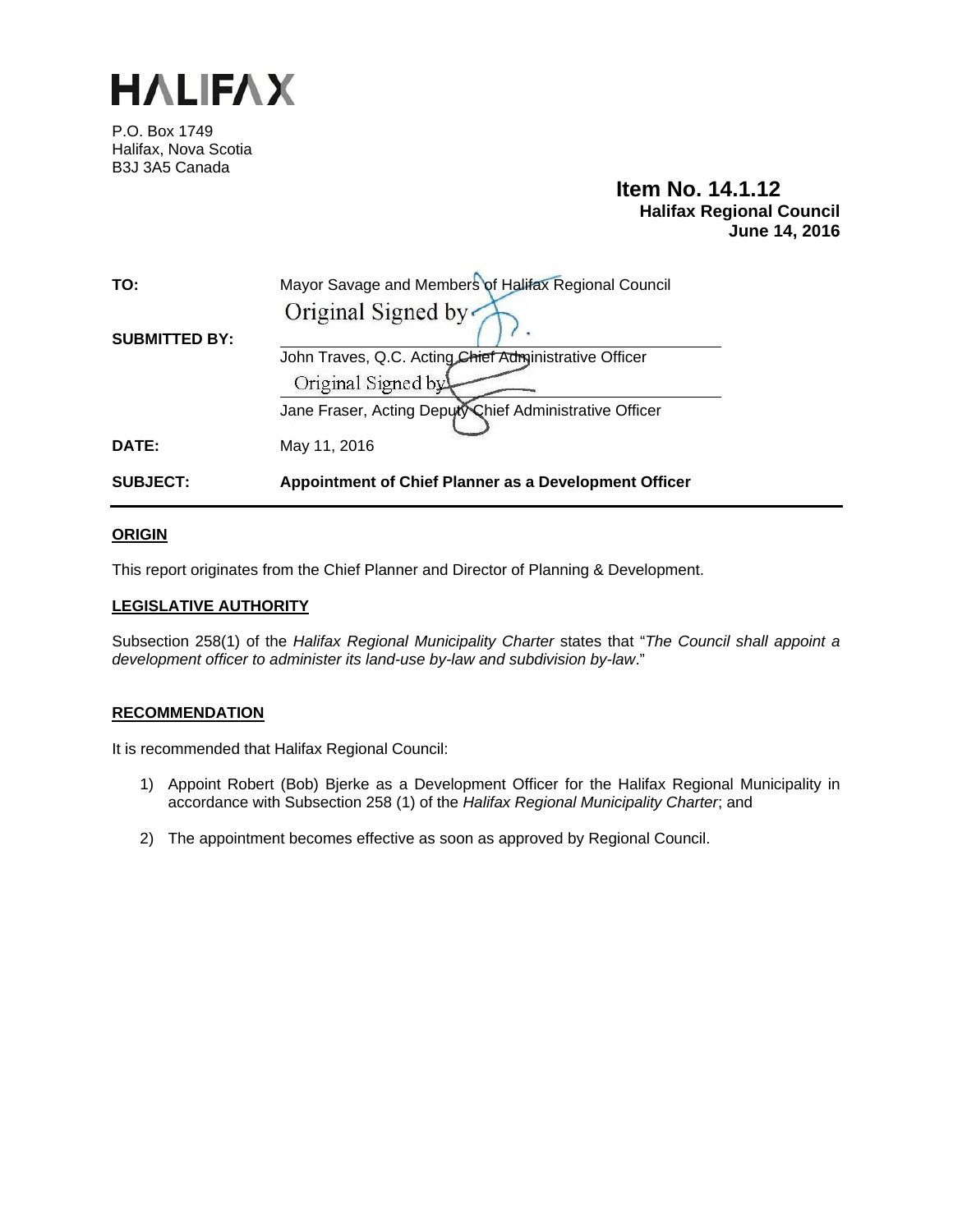# **BACKGROUND**

Regional Council has appointed a number of Development Officers to administer its 22 Land Use Bylaws, as enabled under the *HRM Charter*. Duties of the Development Officers are mandated by *the Charter* and include the approval of development permits, subdivision applications, variances to land use bylaws, as well as approval of site plan applications. While all appointed Development Officers work within the Planning and Development Business Unit under the Chief Planner's direction, the administration of the bylaws by these Officers is carried out independently under their appointed authority.

This alignment of responsibilities limits the ability of the Chief Planner to interpret the associated bylaws and create a precedent of decision for others to follow. While every effort is made by the Development Officers to ensure consistency of decisions and policy interpretations, this is made increasingly difficult with the wide variation in regulations, zones and definitions in effect.

#### **DISCUSSION**

On October 6, 2014, Bob Bjerke became HRM's Chief Planner and Director of the Planning and Development business unit. Upon this appointment, he initiated the Planning & Development Renewal Project to systematically examine and evaluate the work of the department. The main outcome of the Renewal is a four year Strategic Plan identifying actions to bring the Municipality's planning legislation and processes into a state of good repair. One of these actions is the Land Use Bylaw Simplification Project.

There are 22 Secondary Municipal Planning Strategies and Land Use Bylaws which direct development in HRM. Many of the bylaws are in their original forms and pre-date amalgamation, although they have been amended over time. Due to the diverse origins of each land use bylaw and the piecemeal approach to amendments, there is a lack of consistency in the application of general definitions, land use designations, building and site requirements and approval processes. These inconsistencies complicate interpretation of land use regulations. Retaining this large number of land use bylaws has created resourcing difficulties that impact the ability of the team to ensure these documents are updated and maintained.

The Land Use Bylaw Simplification Project is expected to address these issues and result in reduced staff resourcing requirements, faster application processing times, fewer planning applications requiring Council approval, increased clarity amongst stakeholders. The modernization of these important documents will ensure they more accurately reflect region-wide governance structures and the objectives of the Regional Municipal Planning Strategy. While the Land Use Bylaw Simplification project has been initiated by Council, it is expected to take a number of years before it is fully complete.

It is recommended that the Chief Planner and Director, Bob Bjerke, be appointed as a Development Officer.

#### **FINANCIAL IMPLICATIONS**

There are no financial implications associated with this report.

#### **RISK CONSIDERATION**

The appointment of the Chief Planner and Director as a Development Officer will provide added authority and support to the development officers carrying out the daily administration of land use regulation. The administration of municipal bylaws can result in Legal & Compliance, Reputation, Service Delivery and Financial risks to the Municipality. In the long term, such risks are best mitigated through the adoption of new land use regulations that are clear and purposeful in their application.